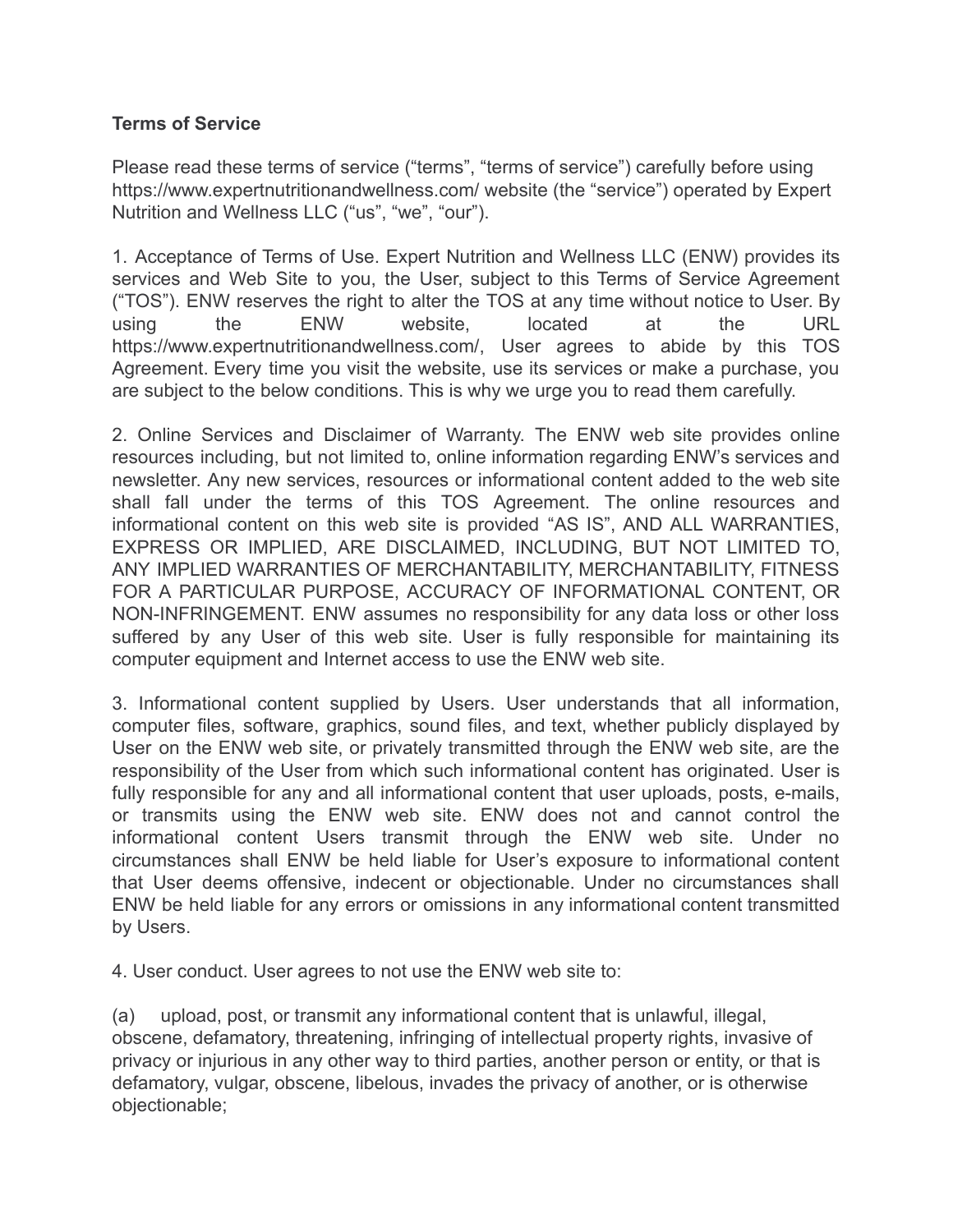(b) harm legal minors;

(c) collect personal information on, "cyberstalk" or harass another User, or engage in conduct that negatively affects the online experience of another User;

(d) impersonate another User, person, or entity, including any official or employee of ENW;

(e) intentionally or unintentionally violate any local, state, or federal law, including violations of the Copyright Act;

(f) upload, post or transmit any software or files that contain software viruses or other harmful computer code;

(g) interfere with the operation of ENW's web servers or other computers or Internet or network connections;

(h) upload, post or transmit any informational content that is the copyrighted, patented or trademarked intellectual property of another, or the trade secret of or confidential information of another;

(i) upload, post or transmit and unsolicited or unauthorized advertising, including "spam" or "junk mail."

ENW does not pre-screen uploaded, posted or transmitted content, but ENW reserves the right to inspect, edit, remove and/or delete any content that ENW knows, or has reason to know, has violated this TOS Agreement. ENW reserves the right to immediately, and without notice, terminate the account of any User found to have violated the provisions of this TOS Agreement. ENW may disclose any informational content Users post, upload or transmit to the ENW web site, if such disclosure is necessary to enforce this TOS Agreement, to respond to claims of intellectual property infringement, to comply with legal process, or to protect the rights of ENW, the public, or other Users.

5. Content submitted by Users. ENW does not claim ownership of any informational content submitted by Users to the ENW web site. User grants ENW a non-exclusive, royalty free license to use, distribute, reproduce, modify, and publicly display any informational content submitted to the ENW web site. This license exists only so long as User allows its content to remain on the ENW web site and will terminate in the event that User removes such content.

6. Indemnity. You agree to indemnify and hold ENW, and its subsidiaries, affiliates, officers, agents, co-branders or other partners, and employees, harmless from any claim or demand, including reasonable attorneys' fees, made by any third party due to or arising out of content you submit, post, transmit or make available through the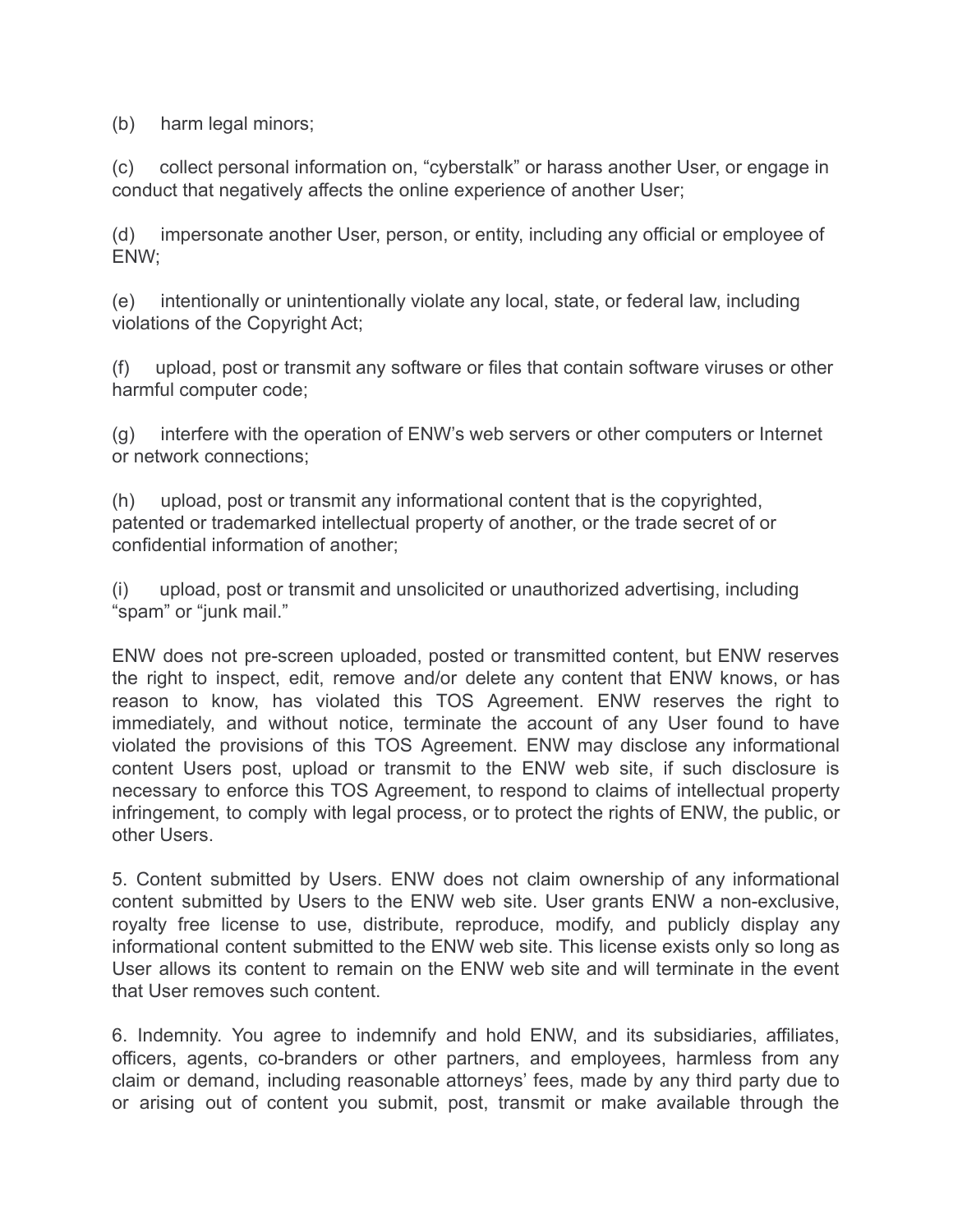Service, your use of the Service, your connection to the Service, your violation of the TOS, or your violation of any rights of another.

7. No resale. We grant you a limited license to access and make personal use of this website. User agrees not to reproduce, copy, duplicate, or sell any portion of the ENW web site. This may be done only with written consent from us.

8. Limits and modifications. ENW may establish without notice limits on the use of its web site, including the maximum number of times Users may post to or participate in the online communities, or to the number of times Users may access the ENW web site. ENW reserves the right to modify any and all portions of the ENW web site without notice. Under no circumstances shall ENW be liable to User or any other party for such limits or modifications.

9. Third party advertisers. ENW may allow third party advertisers to advertise on the ENW web site. ENW takes no responsibility for User's dealings with, including any online or other purchases from, any third party advertisers. ENW shall not be liable for any loss or damage incurred by User in its dealings with third party advertisers. We are not liable in any way for third party advertisers and their content.

10. Hyperlink policy. Expert Nutrition and Wellness LLC site contains hyperlinks to other Internet sites not under the editorial control of ENW. These hyperlinks are not express or implied endorsements or approvals by ENW, of any products, services or information available from these sites.

11. ENW's intellectual property rights. User agrees not to distribute, license, or create derivative works from any of ENW's copyrighted or trademarked material, including graphic files and software, available on the ENW's web site.

12. No warranties. THE INFORMATION PROVIDED ON THIS WEB SITE IS PROVIDED "AS IS" AND ALL WARRANTIES, EXPRESS OR IMPLIED, ARE DISCLAIMED, INCLUDING, BUT NOT LIMITED TO, ANY IMPLIED WARRANTIES OF MERCHANTABILITY, MERCHANTABILITY, FITNESS FOR A PARTICULAR PURPOSE, ACCURACY OF INFORMATIONAL CONTENT, OR NON-INFRINGEMENT.

13. Limitation of liability. Expert Nutrition and Wellness LLC's MAXIMUM LIABILITY FOR ANY INACCURATE INFORMATION AND YOUR SOLE AND EXCLUSIVE REMEDY FOR ANY CAUSE WHATSOEVER, SHALL BE LIMITED TO THE AMOUNT PAID BY YOU FOR THE INFORMATION RECEIVED (IF ANY). Expert Nutrition and Wellness LLC IS NOT LIABLE FOR ANY INDIRECT, SPECIAL, INCIDENTAL, LOSS OF BUSINESS, LOSS OF PROFITS OR CONSEQUENTIAL DAMAGES, WHETHER BASED ON BREACH OF CONTRACT, BREACH OF WARRANTY, TORT, NEGLIGENCE, PRODUCT LIABILITY OR OTHERWISE, EVEN IF ADVISED OF THE POSSIBILITY OF SUCH DAMAGE. SOME JURISDICTIONS DO NOT ALLOW THE EXCLUSION OF CERTAIN WARRANTIES OR THE LIMITATION OR EXCLUSION OF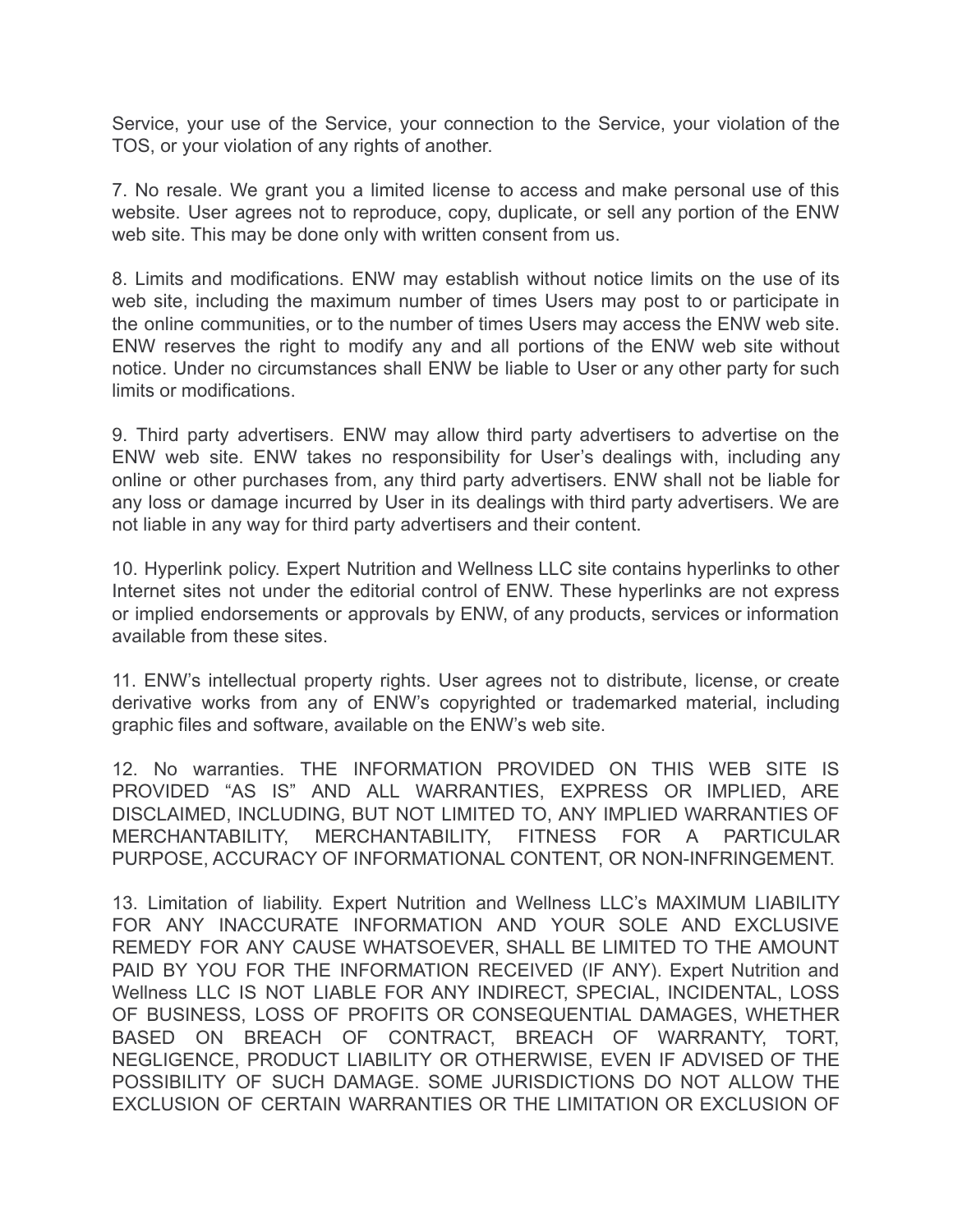LIABILITY FOR INCIDENTAL OR CONSEQUENTIAL DAMAGES. ACCORDINGLY, SOME OF THE LIMITATIONS OF THIS PARAGRAPH MAY NOT APPLY TO YOU.

14. No Medical Advice. We are not medical professionals. The Content may include health or medical related information. Such Content is provided for general informational purposes only. We do not directly or indirectly claim to practice medicine, render medical advice, or dispense medical services via this website or otherwise, and nothing contained in this website should be intended to be a medical diagnosis or treatment. No medical professional/patient relationship is created by your use of this website or the Content. Always seek the advice of your physician or other qualified health professional with any questions you may have regarding a medical condition, and never disregard professional medical advice or delay seeking treatment based on any Content or other information included in this website. If you think you may have a medical emergency, call your healthcare professional or your local emergency number (usually 911) immediately.

15. Notice. Notices may be posted to the ENW web site or e-mailed to Users using the e-mail address Users submitted during the registration process.

16. General. This TOS Agreement constitutes the entire agreement between you and ENW and governs your use of the ENW web site. This TOS Agreement shall be governed by the laws of the State of New Jersey. User agrees to submit to binding arbitration before the American Arbitration Association (Commercial Arbitration and Mediation Center for the Americas Mediation and Arbitration Rules). Any judgment on the award rendered by the arbitrator(s) may be entered in any court having jurisdiction thereof. Such arbitration shall be conducted by a single arbitrator. The failure of ENW to exercise or enforce any right or provision of the TOS shall not constitute a waiver of such right or provision. If any provision of this TOS Agreement is found by a court of competent jurisdiction to be invalid, the parties nevertheless agree that the court should endeavor to give effect to the parties' intentions as reflected in the provision, and the other provisions of the TOS Agreement remain in full force and effect. Any claim arising under the terms of this TOS Agreement must be brought within one (1) year after such claim or cause of action arose or be forever barred.

17. Violations. Please report any known or suspected violations of the Terms of Use, including any suspected copyright or trademark violations, to expertnutritionandwellness@gmail.com.

## **Link disclaimer policy**

The use of this site is governed by our Informational Content Disclaimer, Privacy Policy, and Terms of Service. By using this site, you acknowledge that you have read these disclaimers and policies and that you accept and will be bound by their terms.

## **Informational content disclaimer policy**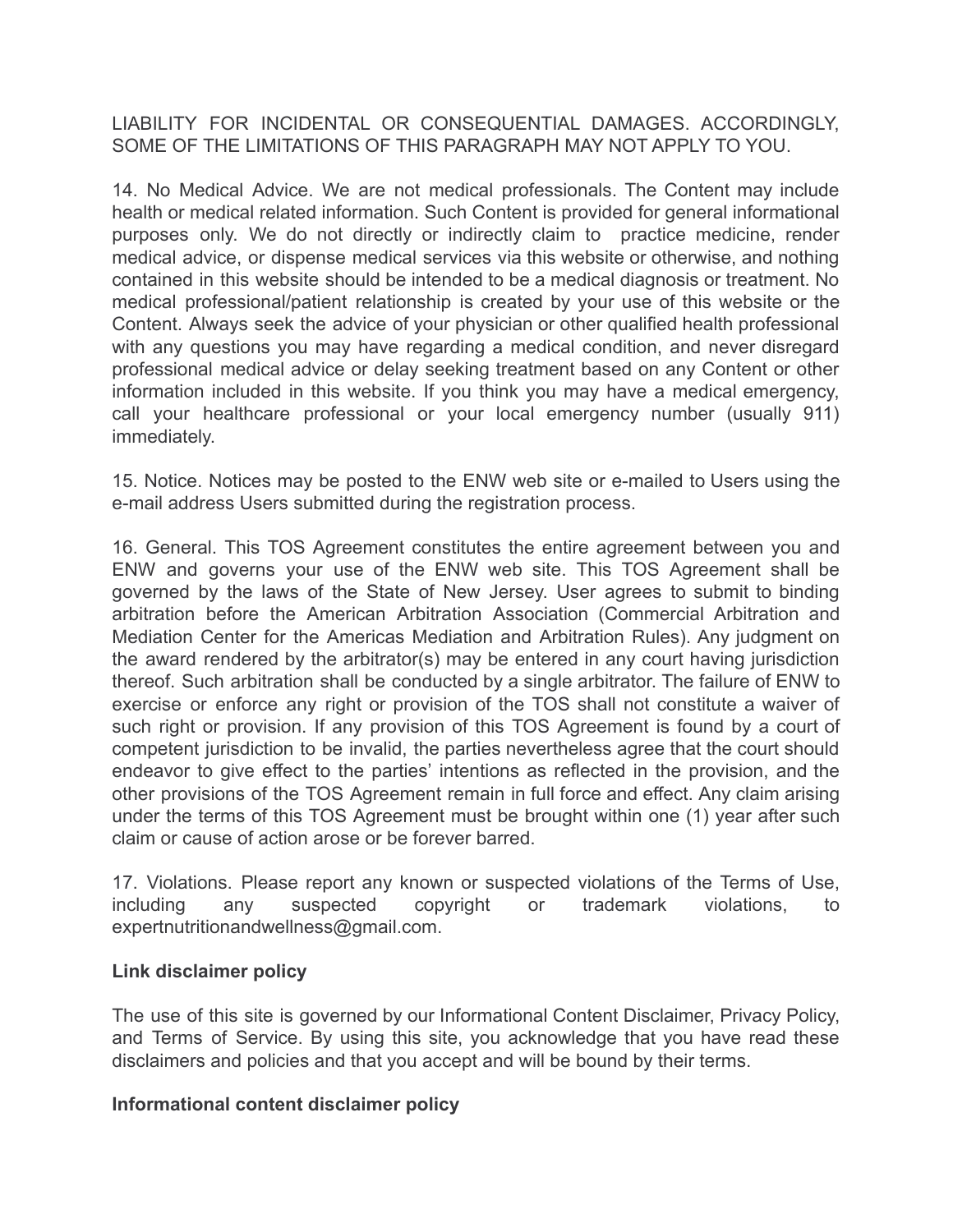THE INFORMATION, SOFTWARE, PRODUCTS, AND SERVICES IN OR AVAILABLE THROUGH THE SITE MAY INCLUDE INACCURACIES OR TYPOGRAPHICAL ERRORS. CHANGES ARE PERIODICALLY ADDED TO THE INFORMATION HEREIN. EXPERT NUTRITION AND WELLNESS LLC (ENW) AND/OR ITS SUPPLIERS MAY MAKE IMPROVEMENTS AND/OR CHANGES IN THE SITE AT ANY TIME.

EXPERT NUTRITION AND WELLNESS LLC (ENW) AND/OR ITS SUPPLIERS MAKE NO REPRESENTATIONS ABOUT THE SUITABILITY, RELIABILITY, AVAILABILITY, TIMLINESS, AND ACCURACY OF THE INFORMATION, SOFTWARE, PRODUCTS, SERVICES AND RELATED GRAPHICS CONTAINED ON THE SITE FOR ANY PURPOSE. TO THE MAXIMUM EXTENT PERMITTED BY APPLICALBLE LAW, ALL SUCH INFORMATION , SOFTWARE PRODUCTS, SERVICES AND RELATED GRAPHICS ARE PROVIDED "AS IS" WITHOUT WARRANTY OR CONDITION OF ANY KIND. EXPERT NUTRITION AND WELLNESS LLC (ENW) AND/OR ITS SUPPLIERS HEREBY DISCLAIM ALL WARRANTIES AND CONDITIONS WITH REGARD TO THIS INFORMATION, SOFTWARE, PRODUCTS, SERVICES AND RELATED GRAPHICS, INCLUDING ALL IMPLIED WARRANTIES OR CONDITIONS OF MERCHANTABILITY, FITNESS FOR A PARTICULAR PURPOSE, TITLE AND NON-INFRINGEMENT.

TO THE MAXIMUM EXTENT PERMITTED BY APPLICABLE LAW, IN NO EVENT SHALL EXPERT NUTRITION AND WELLNESS LLC (ENW) AND OR ITS SUPPLIERS BE LIABLE FOR ANY DIRECT, INDIRECT, PUNITIVE, INCIDENTAL, SPECIAL, OR CONSEQUENTIAL DAMAGES OR ANY DAMAGES WHATSOEVER INCLUDING, WITHOUT LIMITATION, DAMAGES FOR LOSS OF USE, DATA OR PROFITS, ARISING OUT OF OR IN ANY WAY CONNECTED WITH THE USE OR PERFORMANCE OF THE SITE, WITH THE DELAY OR INABILITY TO SUE THE SITE OR RELATED SERVICES, THE PROVISION OF OR FAILURE TO PROVIDE SERVICES, OR FOR ANY INFORMATION, SOFTWARE PRODUCTS SERVICES AND RELATED GRAPICS OBTAINED THROUGH THE SITE, OR OTHERWISE ARISING OUT OF THE USE OF THE SITE, WHETHER BASED ON CONTRACT, TORT, NEGLIGENCE, STRICT LIABILITY OR OTHERWISE, EVEN IF EXPERT NUTRITION AND WELLNESS LLC (ENW) OR ANY OF ITS SUPPLIERS HAS BEEN ADVISED OF THE POSSIBILITY OF DAMAGES. BECAUSE SOME STATES/JURISDICTIONS DO NOT ALLOW THE EXLUSION OR LIMITATION OF LIABILITY FOR CONSEQUENTIAL OR INCIDENTAL DAMAGES, THE ABOVE LIMITATION MAY NOT APPLY TO YOU. IF YOU ARE DISSATISFIED WITH ANY PORITON OF THE SITE, OR WITH ANY OF THESE TERMS OF USE, YOUR SOLE AND EXCLUSIVE REMEDY IS TO DISCONTINUE USING THE SITE.

ALL WARRANTIES, EXPRESS OR IMPLIED, ARE DISCLAIMED, INCLUDING, BUT NOT LIMITED TO, ANY IMPLIED WARRANTIES OF MERCHANTABILITY, MERCHANTABILITY, FITNESS FOR A PARTICULAR PURPOSE, ACCURACY OF INFORMATIONAL CONTENT, OR NON-INFRINGEMENT. EXPERT NUTRITION AND WELLNESS LLC'S (ENW) MAXIMUM LIABILITY FOR ANY INACCURATE